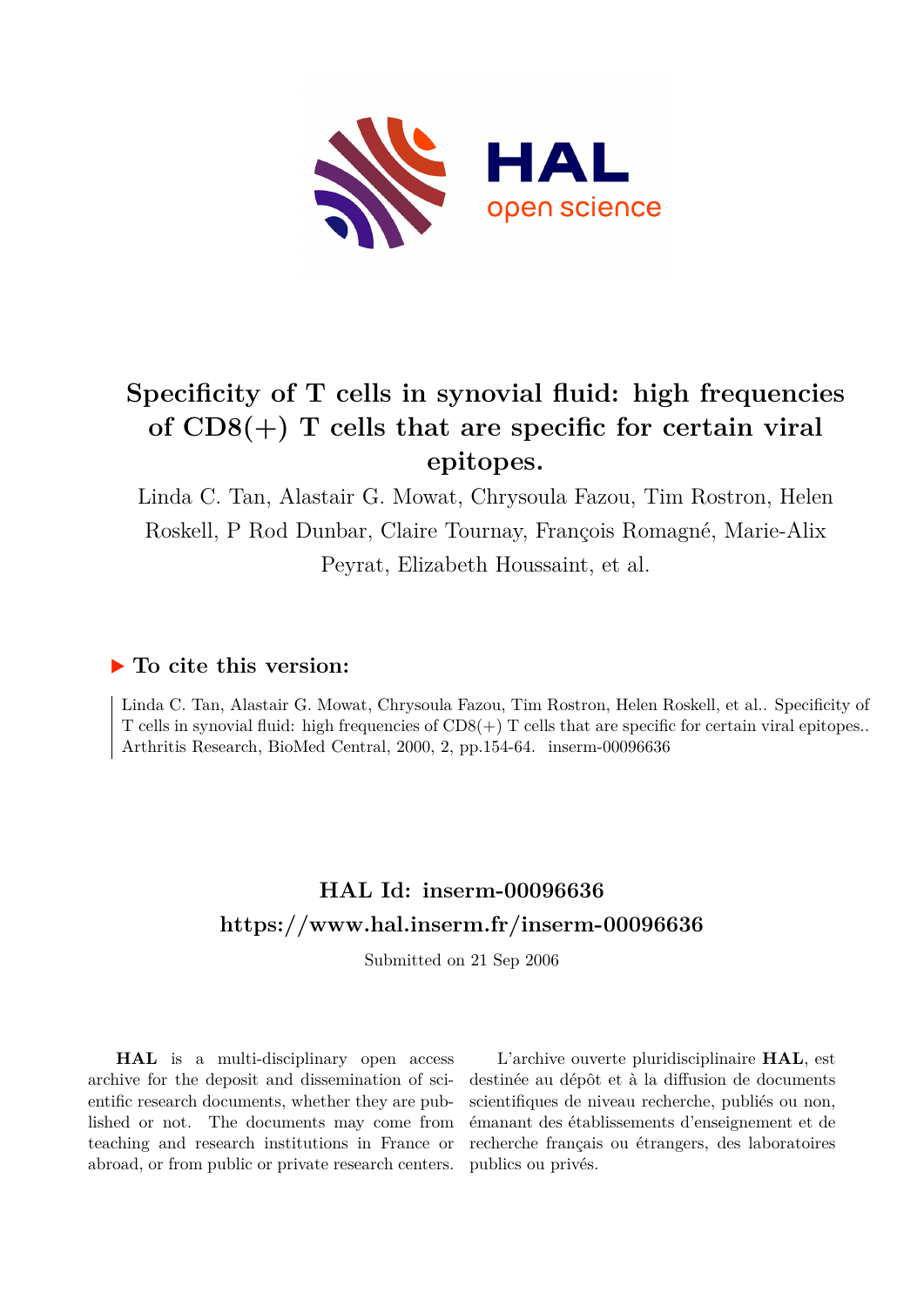# Primary research **Specificity of T cells in synovial fluid: high frequencies of CD8+ T cells that are specific for certain viral epitopes**

Linda C Tan, Alastair G Mowat\*, Chrysoula Fazou, Tim Rostron, Helen Roskell\*, P Rod Dunbar, Claire Tournay†, François Romagné†, Marie-Alix Peyrat‡, Elisabeth Houssaint‡, Marc Bonneville‡, Alan B Rickinson§, Andrew J McMichael and Margaret FC Callan

John Radcliffe Hospital and \*Nuffield Orthopaedic Centre, Oxford, UK, †Immunotech SA, Marseilles and <sup>‡</sup>INSERM U643 Institute Biologie, Nantes, France, and <sup>§</sup>University of Birmingham, Birmingham, UK

Received: 1 October 1999 Revisions requested: 27 October 1999 Revisions received: 10 November 1999 Accepted: 27 October 1999 Published: 7 February 2000

*Arthritis Res* 2000, **2**:154–164

© Current Science Ltd

## **Statement of findings**

CD8+ T cells dominate the lymphocyte population in synovial fluid in chronic inflammatory arthritis. It is known that these  $CDB^+$  T cells are often clonally or oligoclonally expanded, but their specificity and their relevance to the pathogenesis of joint disease has remained unclear. We found that as many as  $15.5\%$  of synovial CD8+ T cells may be specific for a single epitope from an Epstein–Barr virus lytic cycle protein. The virus-specific T cells within the joint showed increased expression of markers of activation and differentiation compared with those in the periphery, and retained their functional capacity to secrete proinflammatory cytokines on stimulation. These activated, virus-specific CD8+ T cells could therefore interact with synoviocytes, either by cell–cell contact or by a cytokine network, and play a 'bystander' role in the maintenance of inflammation in patients with arthritis.

**Keywords:** CD8+ T cell, Epstein–Barr virus lytic cycle, human leucocyte antigen peptide tetrameric complex, rheumatoid arthritis, viral immunity

## **Abstract**

**Introduction:** Epstein–Barr virus (EBV) is transmitted orally, replicates in the oropharynx and establishes life-long latency in human B lymphocytes. T-cell responses to latent and lytic/replicative cycle proteins are readily detectable in peripheral blood from healthy EBV-seropositive individuals. EBV has also been detected within synovial tissue, and Tcell responses to EBV lytic proteins have been reported in synovial fluid from a patient with rheumatoid arthritis (RA). This raises the question regarding whether T cells specific for certain viruses might be present at high frequencies within synovial fluid and whether such T cells might be activated or able to secrete cytokines. If so, they might play a 'bystander' role in the pathogenesis of inflammatory joint disease.

**Objectives:** To quantify and characterize T cells that are specific for epitopes from EBV, cytomegalovirus (CMV) and influenza in peripheral blood and synovial fluid from patients with arthritis.

CMV = cytomegalovirus; EBV = Epstein–Barr virus; HLA = human leucocyte antigen; IFN = interferon; PBMC = peripheral blood mononuclear cell; RA = rheumatoid arthritis; SFMC = synovial fluid mononuclear cell; TNF = tumour necrosis factor.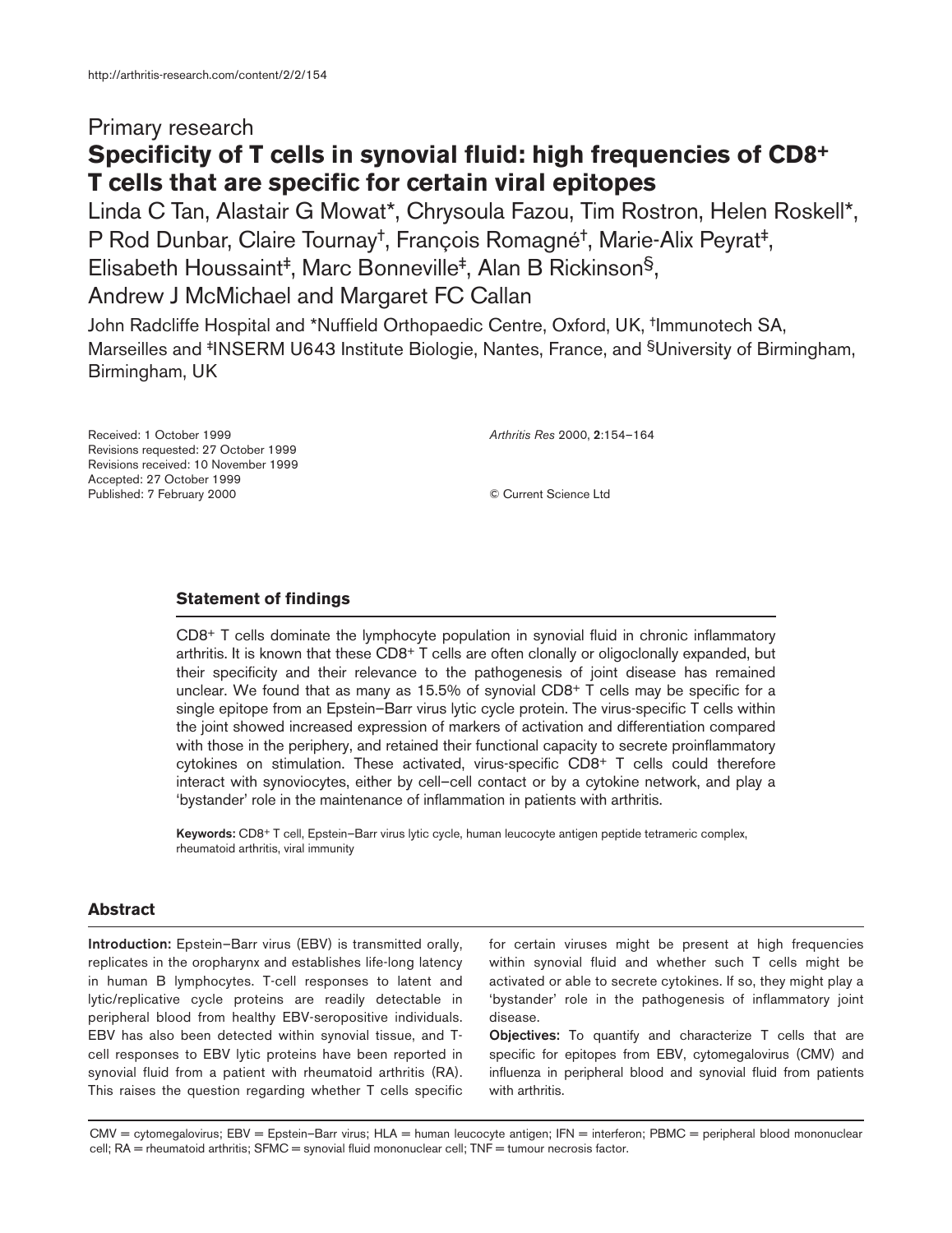**Methods:** Peripheral blood mononuclear cells (PBMCs) and synovial fluid mononuclear cells (SFMCs) were obtained from patients with inflammatory arthritis (including those with RA, osteoarthritis, psoriatic arthritis and reactive arthritis). Samples from human leucocyte antigen (HLA)-A2-positive donors were stained with fluorescent-labelled tetramers of HLA-A2 complexed with the GLCTLVAML peptide epitope from the EBV lytic cycle protein BMLF1, the GILGFVFTL peptide epitope from the influenza A matrix protein, or the NLVPMVATV epitope from the CMV pp65 protein. Samples from HLA-B8-positive donors were stained with fluorescent-labelled tetramers of HLA-B8 complexed with the RAKFKQLL peptide epitope from the EBV lytic protein BZLF1 or the FLRGRAYGL peptide epitope from the EBV latent protein EBNA3A. All samples were costained with an antibody specific for CD8. CD4+ T cells were not analyzed. Selected samples were costained with antibodies specific for cell-surface glycoproteins, in order to determine the phenotype of the T cells within the joint and the periphery. Functional assays to detect release of IFN-γ or tumour necrosis factor (TNF)-α were also performed on some samples.

**Results:** The first group of 15 patients included 10 patients with RA, one patient with reactive arthritis, one patient with psoriatic arthritis and three patients with osteoarthritis. Of these, 11 were HLA-A2 positive and five were HLA-B8 positive. We used HLA–peptide tetrameric complexes to analyze the frequency of EBV-specific T cells in PBMCs and SFMCs (Figs 1 and 2). Clear enrichment of CD8+ T cells specific for epitopes from the EBV lytic cycle proteins was seen within synovial fluid from almost all donors studied, including patients with psoriatic arthritis and osteoarthritis and those with RA. In donor RhA6, 9.5% of CD8+ SFMCs were specific for the HLA-A2 restricted GLCTLVAML epitope, compared with 0.5% of CD8+ PBMCs. Likewise in a donor with osteoarthritis (NR4), 15.5% of CD8+ SFMCs were specific for the HLA-B8-restricted RAKFKQLL epitope, compared with 0.4% of CD8+ PBMCs. In contrast, we did not find enrichment of T cells specific for the HLA-B8-restricted FLRGRAYGL epitope (from the latent protein EBNA3A) within SFMCs compared with PBMCs in any donors. In selected individuals we performed ELISpot assays to detect IFN-γ secreted by SFMCs and PBMCs after a short incubation *in vitro* with peptide epitopes from EBV lytic proteins. These assays confirmed enrichment of T cells specific for epitopes from EBV lytic proteins within synovial fluid and showed that subpopulations of these cells were able to secrete proinflammatory cytokines after short-term stimulation.

We used a HLA-A2/GILGFVFTL tetramer to stain PBMCs and SFMCs from six HLA-A2-positive patients. The proportion of T cells specific for this influenza epitope was low (<0.2%) in all donors studied, and we did not find any enrichment within SFMCs.

We had access to SFMCs only from a second group of four HLA-A2-positive patients with RA. A tetramer of HLA-A2 complexed to the NLVPMVATV epitope from the CMV pp65 protein reacted with subpopulations of CD8+ SFMCs in all four donors, with frequencies of 0.2, 0.5, 2.3 and 13.9%. SFMCs from all four





Staining of paired samples of peripheral blood and synovial fluid with human leucocyte antigen (HLA)–peptide tetrameric complexes. Paired samples of peripheral blood mononuclear cells (PBMCs; left column) and synovial fluid mononuclear cells (SFMCs; right column) from donors **(a)** RhA6, **(b, c)** RhA5 and **(d)** RhA7 were stained with a monoclonal antibody that was specific for CD8 and with **(a, b)** the A2/GLCTLVAML tetramer or **(c, d)** the B8/RAKFKQLL tetramer. The percentage frequency of CD8+ T cells that reacted with the tetrameric complexes is shown; 50 000 live cells were included in the analysis.

donors secreted TNF after short-term incubation with COS cells transfected with HLA-A2 and pp65 complementary DNA.

We analyzed the phenotype of virus-specific cells within PBMCs and SFMCs in three donors. The SFMC virus-specific T cells were more highly activated than those in PBMCs, as evidenced by expression of high levels of CD69 and HLA-DR. A greater proportion of SFMCs were CD38+, CD62L low, CD45RO bright, CD45RA dim, CD57+ and CD28– when compared with PBMCs.

**Discussion:** This work shows that T cells specific for certain epitopes from viral proteins are present at very high frequencies (up to 15.5% of CD8+ T cells) within SFMCs taken from patients with inflammatory joint disease. This enrichment does not reflect a generalized enrichment for the 'memory pool' of T cells; we did not find enrichment of T cells specific for the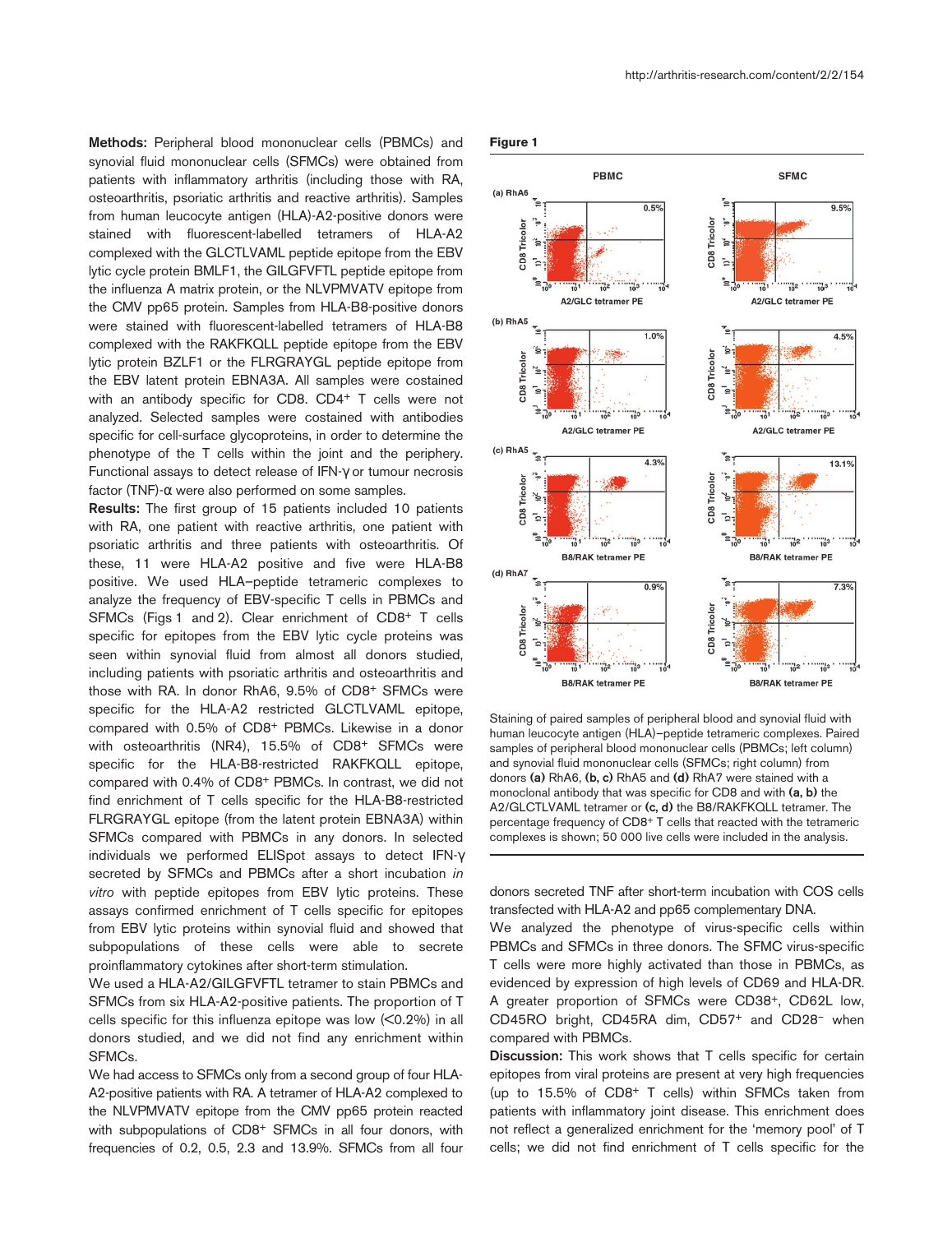

**Figure 2**

T cells specific for the Epstein–Barr virus (EBV) lytic protein epitopes GLCTLVAML and RAKFKQLL are enriched within synovial fluid. Paired samples of peripheral blood mononuclear cells (PBMCs) and synovial fluid mononuclear cells (SFMCs) were stained with **(a)** the A2/GLCTLVAML tetramer or **(b)** the B8/RAKFKQLL tetramer together with a monoclonal antibodies specific for CD8. The percentage of CD8+ T cells that react with the relevant tetrameric complex is shown. L, left knee; R, right knee.

GILGFVFTL epitope from influenza A or for the FLRGRAYGL epitope from the EBV latent protein EBNA3A, whereas we found clear enrichment of T cells specific for the GLCTLVAML epitope from the EBV lytic protein BMLF1 and for the RAKFKQLL epitope from the EBV lytic protein BZLF1.

The enrichment might reflect preferential recruitment of subpopulations of virus-specific T cells, perhaps based on expression of selectins, chemokine receptors or integrins. Alternatively, T cells specific for certain viral epitopes may be

stimulated to proliferate within the joint, by viral antigens themselves or by cross-reactive self-antigens. Finally, it is theoretically possible that subpopulations of T cells within the joint are preferentially protected from apoptotic cell death. Whatever the explanation, the virus-specific T cells are present at high frequency, are activated and are able to secrete proinflammatory cytokines. They could potentially interact with synoviocytes and contribute to the maintenance of inflammation within joints in many different forms of inflammatory arthritis.

## **Full article**

### **Introduction**

Epstein–Barr virus (EBV) is a common gammaherpesvirus that infects over 90% of individuals worldwide [1]. The virus is transmitted orally, replicates in the oropharynx and subsequently establishes life-long latent infection of B lymphocytes [2]. Replicative infection is associated with the expression of approximately 70 EBV 'lytic' proteins, whereas latent infection is associated with the expression of up to nine 'latent' proteins [3,4]. The cellular immune response plays a crucial role in controlling EBV infection. T-cell responses to EBV latent proteins have been well studied and are easily detectable in healthy EBV-seropositive individuals [5–7]. More recently, responses to some of the EBV lytic cycle proteins have also been described [7–10]; reactivities to these antigens are frequently found to be more abundant than those directed against the EBV latent antigens in healthy EBV carriers [7,9,10].

An association between EBV and rheumatoid arthritis (RA) was first proposed on the basis of high titres of EBVspecific antibodies found in some patients with RA [11,12]. The observation that some of the anti-EBV antibodies were cross-reactive with autoantigens such as collagen was put forward as a further argument in support of the link [13]. The importance of these findings in the pathophysiology of rheumatoid arthritis has never been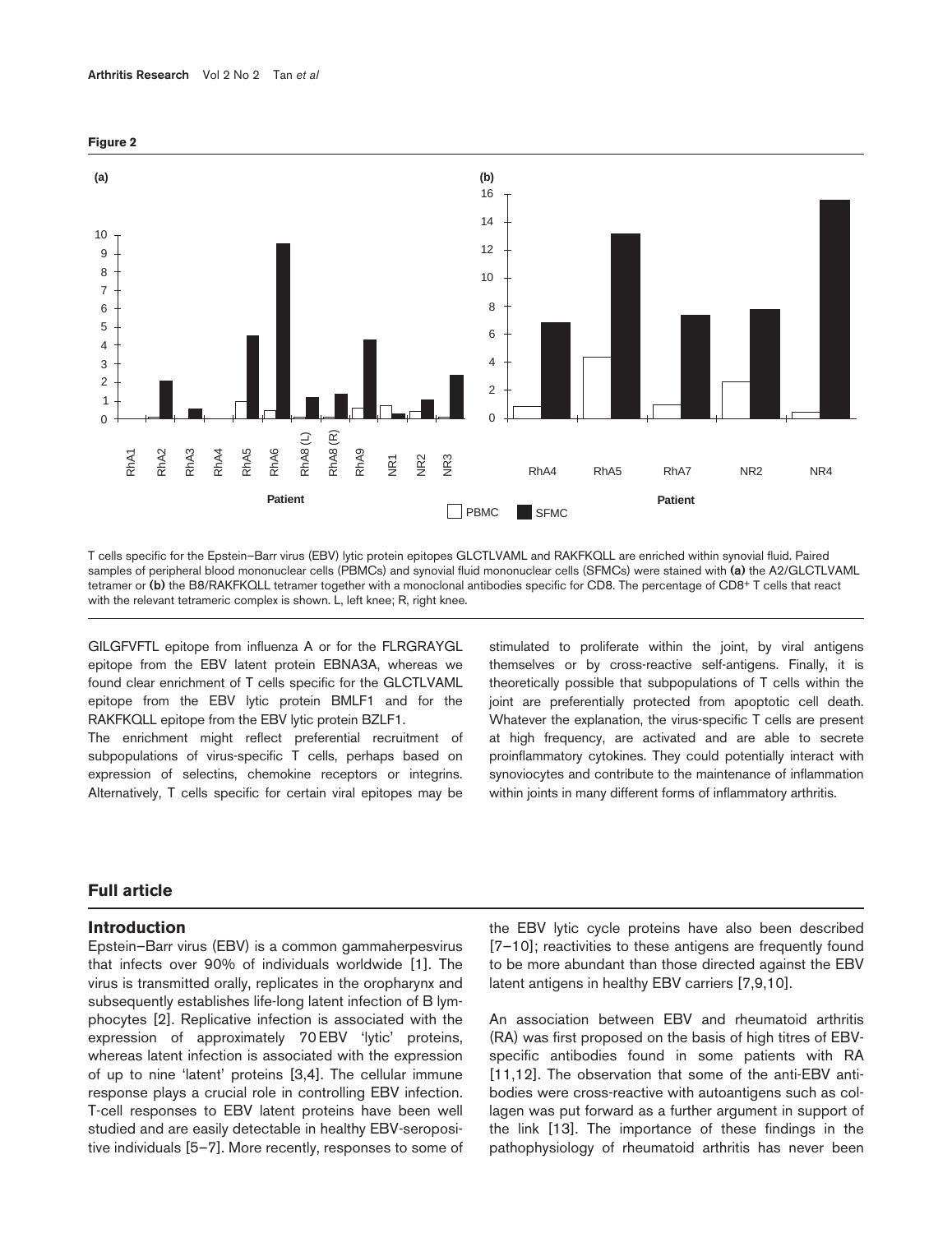established, however. More recently the cloning of T cells that are specific for EBV antigens from synovial fluid taken from a patient with RA [14] has reopened the debate regarding the importance of this virus in the aetiology of arthritis. David-Ameline *et al* [15] showed that a large proportion of T-cell clones derived from synovial fluid taken from one individual with RA, under polyclonal activation conditions, recognized EBV-transformed lymphoblastoid cell lines in an human leucocyte antigen (HLA)-restricted manner. Subsequent work revealed that these T-cell clones recognized epitopes from EBV lytic cycle proteins [14]. Analysis of the T-cell receptor use of the EBV-specific T cell clones and of the T-cell receptor repertoire of synovial fluid lymphocytes [14,15] suggested that the EBV-specific T cells were clonally expanded within the synovial fluid from this donor. In some other donors, shortterm T-cell lines derived from synovial fluid lymphocytes, but not those derived from peripheral blood lymphocytes, secreted low levels of tumour necrosis factor (TNF) in response to stimulation with an EBV antigen [14,16]. These results suggested that EBV-specific T cells might form a component of joint infiltrating lymphocytes in patients with RA.

In the present study we used tetrameric HLA–peptide complexes [17] to investigate the T-cell response to EBV, cytomegalovirus (CMV) and influenza in individuals with inflammatory arthritis. We made tetramers of HLA molecules complexed to peptide epitopes from EBV latent and lytic proteins [7,10], to an epitope from a CMV structural protein [18] and to an epitope from influenza A matrix protein [19]. We used these tetramers to quantify and characterize virus-specific CD8+ T cells within samples of peripheral blood and synovial fluid taken from patients with inflammatory arthritis. The experiments show that CD8+ T cells specific for certain viral antigens are enriched within synovial fluid. The enrichment could reflect recruitment into, stimulation within or preferential survival within inflamed joints. The virus-specific T cells are activated and subpopulations are able to secrete proinflammatory cytokines. These T cells could therefore interact with synoviocytes and play a role in the maintenance of inflammation in chronic arthritis.

# **Materials and methods**

# **Patient samples**

Samples of synovial fluid and peripheral venous blood were initially obtained from a group of 15 EBV-seropositive patients, 13 of whom were HLA-A2 positive and/or HLA-B8 positive. Ten patients (RhA1–RhA10) suffered from RA, one from reactive arthritis (NR1), one from psoriatic arthritis (NR2) and three from osteoarthritis (NR3–NR5). Details of these patients are given in Table 1. Peripheral blood mononuclear cells (PBMCs) and synovial fluid mononuclear cells (SFMCs) were isolated using Lymphoprep (Nycomed Pharma, Oslo, Norway) gradient

| ×<br>٠<br>. .<br>۰. |  |
|---------------------|--|
|---------------------|--|

| <b>Patient details</b> |                   |                |        |                      |  |  |
|------------------------|-------------------|----------------|--------|----------------------|--|--|
| Patients               |                   | HLA-A          | HLA-B  | Diagnosis            |  |  |
| Group 1                | RhA <sub>1</sub>  | 2, 29          | 44, 49 | Rheumatoid arthritis |  |  |
|                        | RhA <sub>2</sub>  | 2, 29          | 39, 44 | Rheumatoid arthritis |  |  |
|                        | RhA <sub>3</sub>  | 2, 3           | 7,62   | Rheumatoid arthritis |  |  |
|                        | RhA4              | 2, 31          | 7, 8   | Rheumatoid arthritis |  |  |
|                        | RhA <sub>5</sub>  | 1, 2           | 8,62   | Rheumatoid arthritis |  |  |
|                        | RhA <sub>6</sub>  | $\overline{2}$ |        | Rheumatoid arthritis |  |  |
|                        | RhA7              | 1, 29          | 8, 44  | Rheumatoid arthritis |  |  |
|                        | RhA <sub>8</sub>  | 2,30           | 44, 52 | Rheumatoid arthritis |  |  |
|                        | RhA9              | 2, 3           | 7, 35  | Rheumatoid arthritis |  |  |
|                        | RhA <sub>10</sub> | 29, 32         | 40, 44 | Rheumatoid arthritis |  |  |
|                        | NR <sub>1</sub>   | 1,2            | 27,49  | Reactive arthritis   |  |  |
|                        | NR <sub>2</sub>   | 2,36           | 8,60   | Psoriatic arthritis  |  |  |
|                        | NR <sub>3</sub>   | 1, 2           | 7,62   | Osteoarthritis       |  |  |
|                        | NR4               | 1, 31          | 40, 52 | Osteoarthritis       |  |  |
|                        | NR <sub>5</sub>   |                | 8      | Osteoarthritis       |  |  |
| Group 2                | RA3               | 1, 2           | 8, 44  | Rheumatoid arthritis |  |  |
|                        | <b>RA11</b>       | $\overline{2}$ | 27, 44 | Rheumatoid arthritis |  |  |
|                        | <b>RA14</b>       | $\mathbf{2}$   | 15, 44 | Rheumatoid arthritis |  |  |
|                        | <b>RA15</b>       | 2, 11          | 8, 27  | Rheumatoid arthritis |  |  |

The HLA-B type of patient RhA6 and the HLA-A type of patient NR5 were not determined.

centrifugation and cryopreserved in 10% dimethyl sulphoxide, 90% fetal calf syndrome at -70°C. Only synovial lymphocytes were available for analysis from a smaller second group of HLA-A2-positive RA patients (RA3, RA11, RA14 and RA15), whose clinical status has been described elsewhere [16].

#### **Human leucocyte antigen typing**

Genomic DNA was extracted from whole blood using a Puregene kit (Gentra systems, Minneapolis, MN, USA) according to the manufacturer's instructions. Each patient was tissue typed using polymerase chain reaction, as previously described [20]. HLA-A and HLA-B types are summarized in Table 1.

## **Tetrameric class I human leucocyte antigen–peptide complexes.**

HLA–peptide tetramers were produced as previously described [7,10]. Briefly, recombinant class I heavy chain or β<sub>2</sub>-microglobulin was produced in *Escherichia coli* cells transformed with the relevant expression plasmids. Expression of the heavy chain was limited to the extracellular domain and the sequence of this domain was modified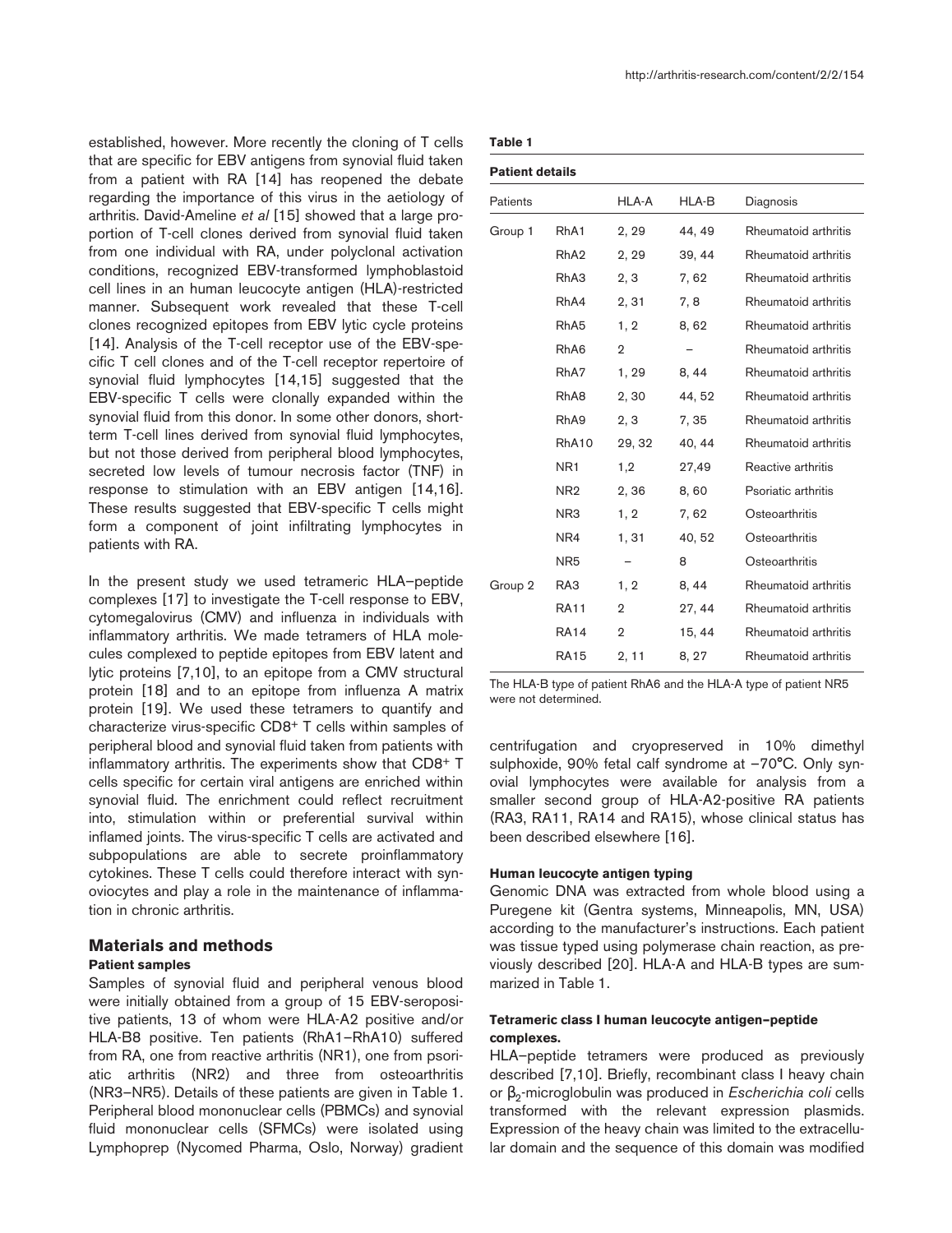by the addition of a substrate sequence for BirA biotinylation at the carboxyl terminus. The HLA–peptide complexes were folded *in vitro* using 30 mg heavy chain, 25 mg  $\beta_2$ -microglobulin and 10 mg peptide, then biotinylated using purified BirA enzyme (Avidity, Denvery, CO, USA). The biotinylated complexes were recovered by fast performance liquid chromatography (FPLC) purification and ion exchange chromatography. Tetramers were made by mixing biotinylated protein complex with streptavidin-phycoerythrin (PE) at a molar ratio of 4:1. The three HLA-A2 tetrameric complexes synthesized for this study contained either the influenza A virus matrix peptide GILGFVFTL [19] (A2/FluM tetramer), the EBV BMLF1 peptide GLCTL-VAML [9,14] (A2/GLC tetramer), or the CMV pp65 peptide NLVPMVATV [18] (A2/NLV tetramer). Two HLA-B8 tetramers were also made, with the EBV EBNA3A peptide FLRGRAYGL [21] (B8/FLR tetramer), or the EBV BZLF1 peptide RAKFKQLL [8,9] (B8/RAK tetramer).

#### **ELISpot assay for IFN-**γ **release by stimulated T cells**

This assay was used to detect IFN-γ production by T cells in fresh samples of PBMCs and SFMCs on antigen stimulation. Ninety-six-well polyvinylidene difluoride backed plates (Millipore, Watford, UK) were precoated with 15µg/ml of anti-IFN-γ monoclonal antibody 1-DIK (Mabtech, Stockholm, Sweden). PBMCs were added in duplicate wells at  $2.5 \times 10^5$ ,  $1.25 \times 10^5$  and  $6.25 \times 10^4$ cells/well and incubated overnight at 37°C, 5% carbon dioxide with the exact 8-mer or 9-mer peptide antigen (2µmol/l final concentration). The cells were discarded the following day and the second biotinylated anti-IFN-γ monoclonal antibody, 7-B6-1 biotin (Mabtech, Stockholm, Sweden), was added at 1  $\mu$ g/ml and left for 3 h at room temperature, followed by streptavidin-conjugated alkaline phosphatase (Mabtech, Stockholm, Sweden) for a further 2 h. Individual cytokine-producing cells were detected as dark spots after a 30-min reaction with 5-bromo-4-chloro-3-indolyl phosphate and nitroblue tetrazolium using a premixed alkaline phosphatase conjugate substrate kit (Bio-Rad, Richmond, CA, USA). The spots were counted under a dissection microscope. The number of specific responders was calculated after subtracting negative control values.

### **COS transfections and T cell stimulation assay**

COS cells were transfected with HLA-A2 and pp65 complementary DNA as previously described [16]. CD8+  $SFMCs$  (10<sup>4</sup> and 10<sup>5</sup>) were incubated with the transfected COS cells for 6 h. The culture supernatant was harvested and tested for TNF-α content by measuring culture supernatant cytotoxicity against Wehi 164 clone 13 in a colorimetric assay as previously described [16].

#### **Cell staining and flow cytometry**

PBMCs were incubated for 30 min in phosphate-buffered saline with 0.16% bovine serum albumin and 0.1%

sodium azide, containing 0.5 mg/ml phycoerythrin-labelled tetrameric complex, washed and then stained on ice with saturating amounts of an anti-CD8 monoclonal antibody directly conjugated to Tricolor (Caltag Laboratories, San Francisco, CA, USA). For phenotypic analysis, selected samples were also incubated with one of a panel of monoclonal antibodies directed against cell-surface markers. This panel consisted of anti-CD28 fluorescein isothiocyanate (FITC) (Immunotech, Marseilles, France), anti-CD45RA FITC (Immunotech, Marseilles, France), anti-CD45RO FITC (DAKO, Glostrup, Denmark), anti-CD57 FITC (Becton-Dickinson, Mountain View, CA, USA), anti-CD62L FITC (Pharmingen, San Diego, CA, USA), anti-CD69 FITC (DAKO) and anti-HLA DR FITC (DAKO).

All samples were fixed in 2% formaldehyde and analyzed using a fluorescent antibody cell sorter using CELLQuest software (Becton-Dickinson). For two-colour analysis 50 000 live cells were analyzed. For three-colour analysis 200 000 live cells were analyzed. In each experiment the lymphocyte pool was identified using forward and side scatter analysis and markers were set to analyze the CD8hi subset of CD3+ T cells. CD4+ T-cell responses were not analyzed in the present study.

#### **Results**

#### **Presence of T cells specific for Epstein–Barr virus in synovial fluid**

In the first group of patients we used HLA–peptide tetrameric complexes to analyze the frequency of CD8+ T cells specific for two EBV lytic protein epitopes, the HLA-A2 restricted epitope (GLCTLVAML) from BMLF1 [9,14] and the HLA-B8 restricted epitope (RAKFKQLL) from BZLF1 [8,9], and for an EBV latent protein epitope, the HLA-B8 restricted epitope (FLRGRAYGL) from EBNA3A [21].

We initially studied 11 HLA-A2<sup>+</sup> patients with inflammatory arthritis. In patient RhA6, 9.5% of CD8+ T cells within synovial fluid were specific for the GLCTLVAML epitope from BMLF1, whereas only 0.5% CD8+ T cells within peripheral blood were specific for this epitope (Figs 1a and 2a). Likewise in patient RhA5, T cells that were specific for the GLCTLVAML epitope were clearly enriched within synovial fluid (4.5% of CD8+ T cells) when compared with peripheral blood (1.0%; Figs 1b and 2a). In four of the six other HLA-A2+ individuals with RA (RhA2, RhA3, RhA8, RhA9), we also found higher frequencies of T cells specific for GLCTLVAML in synovial fluid than in peripheral blood (Fig. 2a). This finding was not restricted to patients with RA; we found enrichment of GLCTLVAML-specific T cells in synovial fluid taken from patients with psoriatic arthritis (NR2) and osteoarthritis (NR3; Fig. 2a).

We identified five HLA-B8<sup>+</sup> patients, three of whom suffered from RA (RhA4, RhA5, RhA7), one of whom had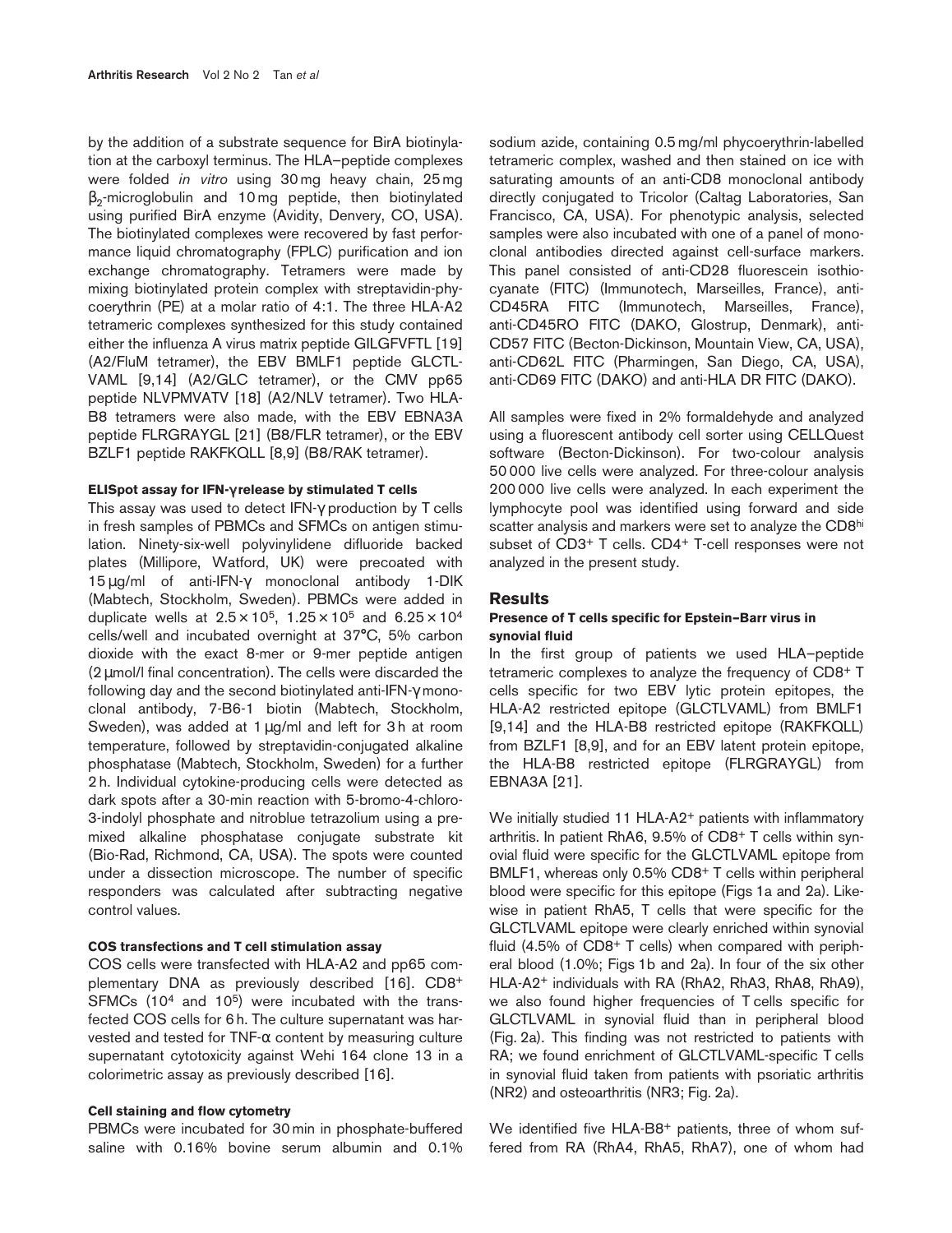psoriatic arthritis (NR2) and one of whom had osteoarthritis (NR5). In patient RhA5, 13.1% CD8+ T cells within synovial fluid reacted with the B8–RAK tetrameric complex compared with 4.3% within peripheral blood (Figs 1c and 2b). Similarly in patient RhA7, we found that 7.3% of CD8+ T cells were specific for the RAKFKQLL epitope in synovial fluid compared with 0.9% CD8+ T cells within the periphery (Figs 1d and 2b). In the third RA patient, as well as in patients with psoriatic arthritis and osteoarthritis, the frequencies of T cells specific for the RAKFKQLL epitope were also much higher in synovial fluid than in peripheral blood (Fig. 2b).

T cells that were specific for the HLA-B8 restricted epitope (FLRGRAYGL) from the EBV latent protein EBNA3A were either undetectable or present at only very low frequencies (<0.1% of CD8+ T cells) in three of the five HLA-B8+ patients studied. In donor RhA7 we found FLRGRAYGL-specific T cells at a frequency of 0.5% CD8+ T cells in peripheral blood and 0.4% CD8+ T cells in synovial fluid. In a patient with osteoarthritis (NR4) we found FLRGRAYGL-specific T cells at a frequency of 0.4% in peripheral blood and 0.2% in synovial fluid. Thus, using this technique we did not find evidence for enrichment of T cells specific for this EBV latent epitope within synovial fluid of patients with inflammatory arthritis.

In general the frequencies of EBV-reactive T cells within peripheral blood of the patients studied were similar to those previously reported in healthy individuals [7] using this technique, despite the use of immunosuppressive drugs.

In selected individuals we performed ELISpot assays to detect IFN-γ secreted by SFMCs and PBMCs after a short incubation *in vitro* with peptide epitopes from EBV lytic proteins (Fig. 3). We calculated that the estimates of frequency of virus-specific T cells obtained with an ELISpot assay for IFN-γ secretion were a mean of 19.9-fold and 20.1-fold lower than those obtained with tetramer staining in peripheral blood and synovial fluid, respectively. We have previously shown that in healthy control individuals estimates of frequency of EBV-specific T cells obtained with the ELISpot assay are a mean of 4.4-fold lower than those obtained by staining with tetrameric complexes [7]. Thus, the ability of the virus-specific T cells to secrete IFNγ appeared to be impaired both in peripheral blood and synovial fluid in the present patient group. The correlation between the numbers of T cells that were detected using an ELISpot assay versus tetramer staining was relatively poor in this group of patients, suggesting interindividual and intersite differences in the functional capacity of the antigen-specific T cells. Despite these limitations, the results of the assays showed enrichment for T cells that were specific for epitopes from EBV lytic proteins within synovial fluid, and showed that subpopulations of these





Frequency of IFN-γ secreting antigen-specific T cells detected using an ELISpot assay. ELISpot assays to detect IFN-γ secreted by T cells following short-term incubation with **(a)** the GLCTLVAML peptide or **(b)** the RAKFKQLL peptide were performed on paired samples of peripheral blood mononuclear cells (PBMCs) and synovial fluid mononuclear cells (SFMCs). The number of spots detected per 106 mononuclear cells is shown.

cells are able to secrete proinflammatory cytokines after short-term stimulation.

#### **T cells specific for cytomegalovirus may also be present at high frequencies within synovial fluid**

In light of recent results that suggest increased responses of synovial lymphocytes from some RA patients to CMV antigens derived from pp65 and IE1 proteins [16], we also assessed the number of SFMCs specific for a CMV epitope in a second group of four patients. HLA-A2 tetramers carrying a CMV-derived epitope (pp65 NLVPM-VATV) were made and used to stain CD8+ synovial fluid lymphocytes from four HLA-A2+ RA patients (RA3, RA11, RA14 and RA15). Paired samples of peripheral blood from these donors were not available for comparative analysis. The frequency of A2/NLV-reactive cells varied greatly from one patient to another, but reached up to 13.9% in one patient (RA15; Table 2). Consistent with these findings, CD8+ SFMCs from these donors secreted TNF- $\alpha$  after short-term incubation with COS cells transfected with HLA-A2 and pp65 complementary DNA (Table 2) [16].

#### **T cells specific for influenza A are not present at high frequencies within synovial fluid**

We used a tetramer of HLA-A2 complexed with the GILGFVFTL epitope from influenza A matrix protein to stain paired samples of peripheral blood and synovial fluid from six HLA-A2 patients, four of whom had RA, one of whom had osteoarthritis and one of whom had reactive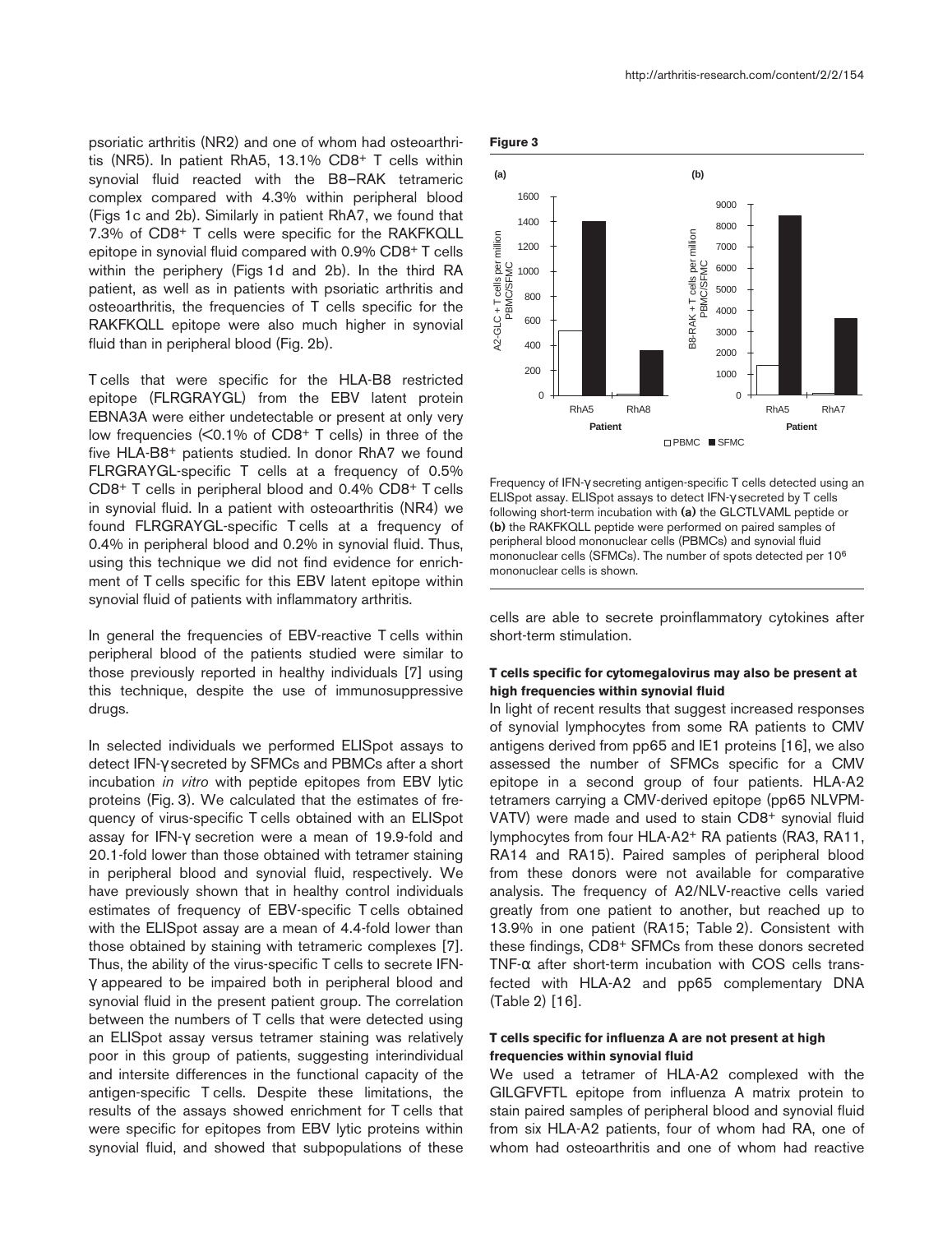#### **Table 2**

| synovial T cells specific for cytomegalovirus |                                                          |                      |          |  |  |  |
|-----------------------------------------------|----------------------------------------------------------|----------------------|----------|--|--|--|
| Patient                                       | HI A-A <sub>2</sub> -NI $V^+$ /<br>$CDB+T$ cells $(\% )$ | TNF response (pg/ml) |          |  |  |  |
|                                               |                                                          | 10 <sup>4</sup>      | $10^{5}$ |  |  |  |
| RA3                                           | 0.2                                                      | З                    | 45       |  |  |  |
| <b>RA11</b>                                   | 2.3                                                      | 21                   | 102      |  |  |  |
| <b>RA14</b>                                   | 0.5                                                      | 10                   | 61       |  |  |  |
| <b>RA15</b>                                   | 13.9                                                     | 60                   | 70       |  |  |  |

**Frequency of, and tumour necrosis factor secretion by,**

Tumour necrosis factor (TNF) response was estimated by titrating the amount of TNF released by 10<sup>4</sup> or 10<sup>5</sup> responder CD8<sup>+</sup> synovial fluid mononuclear cells after short-term incubation with COS cells transfected with human leucocyte antigen (HLA)-A2 and pp65 complementary DNA, as described by Scotet *et al* [16].

arthritis. Influenza-specific CD8+ T cells were undetectable in both PBMC and SFMC preparations in four donors. The frequencies of the influenza-specific CD8+ T cells in the other two donors were very low (<0.2%) in peripheral blood and showed no enrichment within synovial fluid.

#### **Phenotype of Epstein–Barr virus-specific T lymphocytes within peripheral blood and synovial fluid**

We analyzed expression of cell surface markers of activation and differentiation by EBV antigen-specific cells in paired samples of peripheral blood and synovial fluid in donor RhA7 (Figs 4 and 5). CD69 and HLA-DR are often upregulated by activated CD8+ T cells; these molecules were found to be expressed at higher levels on RAK-FKQLL-specific T cells within synovial fluid than in those found in peripheral blood (Fig. 4). Coexpression of CD69 and HLA-DR represents an unusual phenotype, but one that has been described previously within the joint [22]. CD38 expression has also been used to identify activated cells; this molecule was expressed on 56% of RAK-FKQLL-specific T cells within the joint, compared with on 15% within the periphery (Fig. 5a).

L-selectin (CD62L) is downregulated after antigen stimulation, with expression often being regained in the stable memory state [23]. This molecule was expressed on only 5% of the RAKFKQLL-specific synovial fluid lymphocytes, compared with on 23% of the cells within peripheral blood (Fig. 5b).

CD45RA was not expressed at high levels by significant numbers of RAKFKQLL-specific cells within synovial fluid, but was expressed by 25% of those within peripheral blood (Fig. 5c). The vast majority of RAKFKQLL-specific cells within synovial fluid were CD45RO bright; 69% of these antigen-specific cells within the periphery expressed CD45RO [24] (Fig. 5d).

#### **Figure 4**



Expression of CD69 and human leucocyte antigen (HLA) DR by B8-RAKFKQLL-specific T cells in peripheral blood and synovial fluid from patient RhA7. Samples of peripheral blood mononuclear cells (dashed lines) and synovial fluid mononuclear cells (continuous lines) were stained with the B8/RAKFKQLL tetramer, with anti-CD8 and with monoclonal antibodies specific for CD69 or HLA-DR; 200 000 live cells were analyzed, and expression of CD69 and HLA-DR by the populations of CD8+ B8/RAKFKQLL tetramer reactive cells is shown. FITC, fluorescein isothiocyanate

Expression of CD57, a glycoprotein of unknown function, is thought to occur on CD8<sup>+</sup> T cells in a late differentiation compartment [25]. This molecule was expressed on 9% of RAKFKQLL-specific T cells within peripheral blood and on 55% of these cells within synovial fluid (Fig. 5e).

CD28 is a costimulatory molecule that binds B7; downregulation of CD28 expression is associated with a diminished proliferative capacity and may reflect a state of late–terminal differentiation [26]. This molecule was expressed on 55% of RAKFKQLL-specific T cells within peripheral blood and on 39% of T cells in synovial fluid (Fig. 5f).

Analysis of GLCTLVAML-specific T cells within peripheral blood and synovial fluid from two further donors, with RA and osteoarthritis, respectively, revealed the same pattern, with EBV-specific T cells within the synovial fluid showing an increase in markers of activation and late differentiation as compared with those in peripheral blood (data not shown).

#### **Discussion**

The present study shows that virus-specific CD8+ T cells are enriched in synovial fluid from individuals with inflammatory arthritis. In particular, CD8+ T cells specific for two epitopes from EBV lytic cycle antigens (GLCTLVAML from BMLF1 and RAKFKQLL from BZLF1) may be present at very high frequency within the joints of EBV-seropositive patients. In donor RhA5, staining with tetrameric HLA–peptide complexes showed that T cells specific for these two epitopes accounted for 17.6% of all CD8+ T cells within synovial fluid (over 106 cells in a single joint aspirate). The findings described are not specific for RA and we obtained similar results in a patient with psoriatic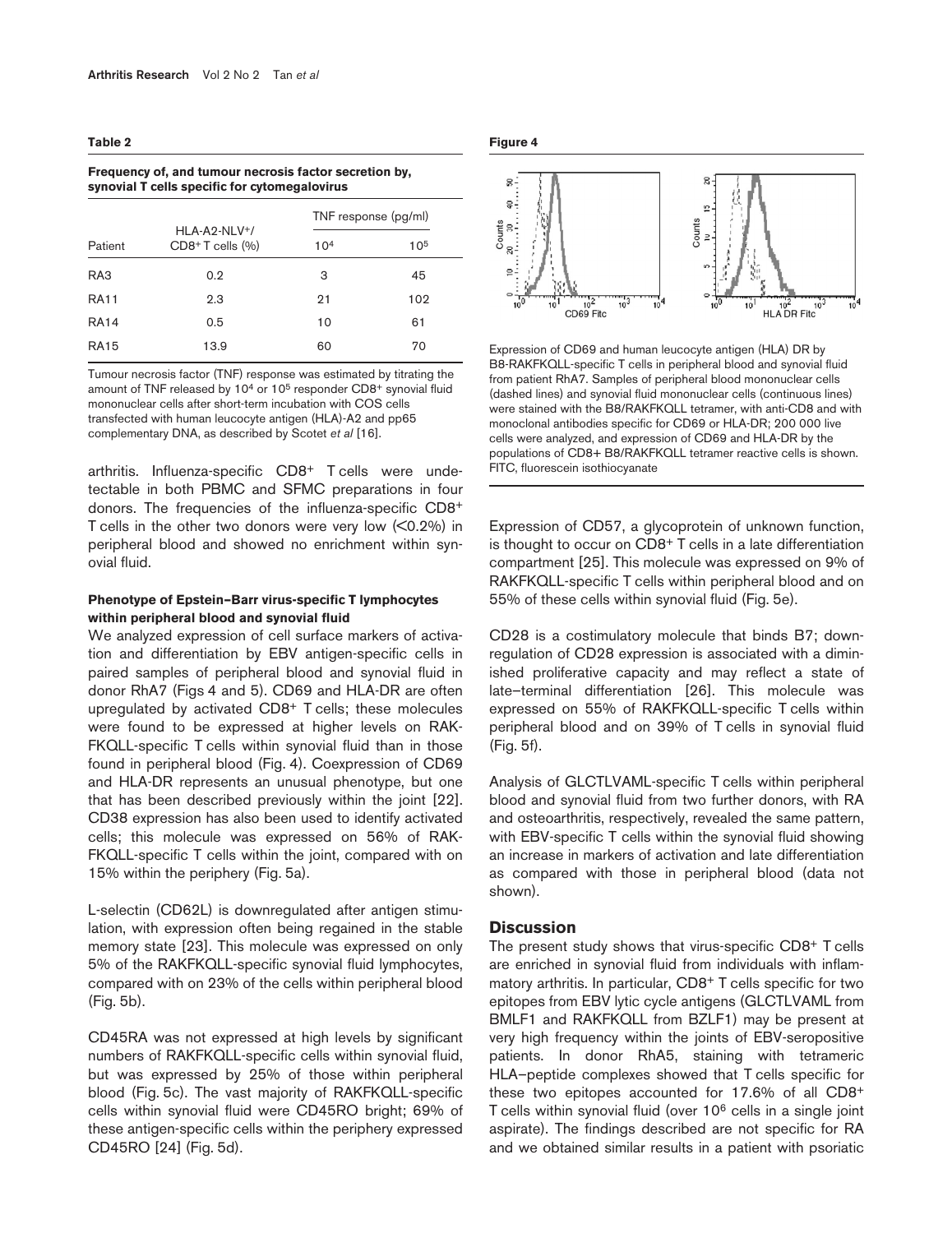



The phenotype of RAKFKQLL-specific T cells in peripheral blood and synovial fluid from patient RhA7. Samples of peripheral blood mononuclear cells (PBMCs; left column) and synovial fluid mononuclear cells (SFMCs; right column) were stained with anti-CD8, the B8/RAKFKQLL tetramer and with monocloncal antibodies specific for (**a**) CD38, (**b**) CD62L, (**c**) CD45RA, (**d**) CD45RO, (**e**) CD57 and (**f**) CD28. The percentage frequency of CD8+ tetramer reactive cells that stain with the phenotypic markers are shown; 200 000 live cells were included in the analysis. FITC, fluorescein isothiocyanate.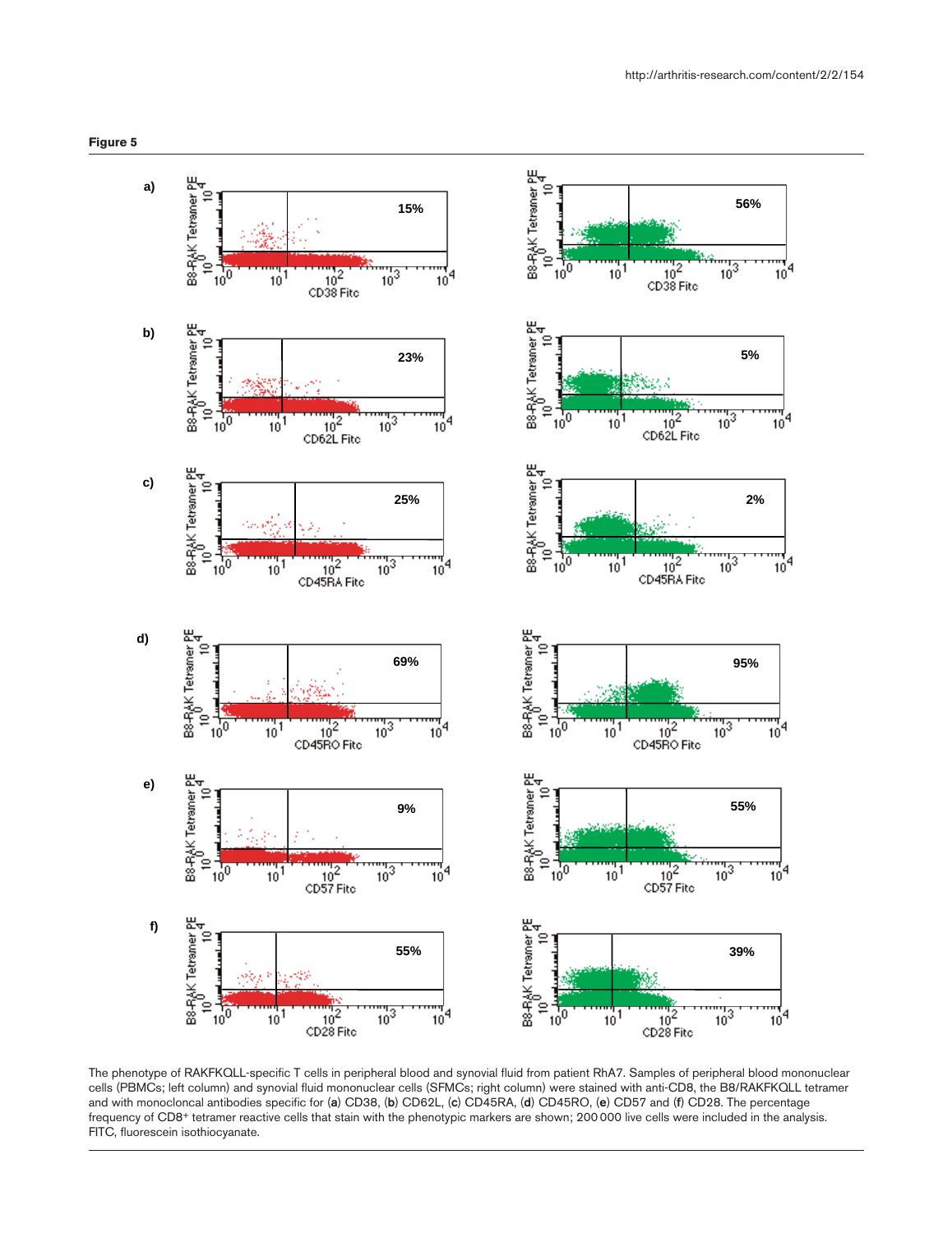arthritis (NR2) and in patients with osteoarthritis (NR3 and NR4). We also found very large numbers of T cells specific for an epitope (NLVPMVATV) from the CMV tegument protein pp65 in one patient with RA, and clearly detectable populations of T cells specific for this epitope in three other patients with RA. We did not find high frequencies of T cells specific for an epitope (FLRGRAYGL) from the EBV latent protein EBNA3A or of T cells specific for an epitope (GILGFVFTL) from the influenza A matrix protein within SFMCs in the patients studied. Thus, the synovial T-cell population is not simply a 'concentrated' pool of peripheral memory T cells. Many factors may contribute to the enrichment of T cells specific for certain viral antigens within the joint; these include preferential migration of subsets of T cells, local stimulation within the joint and protection from apoptotic cell death within the joint.

T-cell migration to sites of inflammation is a carefully controlled process [27–29] and T cells with an activated and memory phenotype may be preferentially recruited to a site of inflammation. The experiments described here show that the antigen-specific T cells within PBMCs are relatively more common in the CD62L<sup>lo</sup>, CD45RO<sup>+</sup> and CD45RA– compartments than in the CD62Lhi, CD45RO– and CD45RA+ compartments. Thus, selection for activated/memory T cells is likely to account at least partly for the observed enrichment of virus-specific T cells within the joints. Current experiments are aimed at investigating the importance of expression of integrins and chemokine receptors by T cells in the recruitment of virus-specific T cells into joints [27,30,31].

It is also possible that T cells are stimulated to proliferate within the joints. Preliminary experiments (unpublished data) suggest that a small proportion of CD8+ T cells (usually <5%), including some EBV-specific T cells, are in cell cycle within synovial fluid. The stimulus to proliferation might be the relevant viral antigen itself. CMV DNA has been detected in rheumatoid synovium [32]. B cells as well as T cells are recruited into inflamed joints and, in EBV-seropositive individuals, a subpopulation of these B cells will be latently infected with EBV. One might therefore expect to find this virus within inflamed joints. Although some early studies [33] found no evidence of EBV infection within joints, other reports [34,35] described detection of EBV DNA within the joints of patients with RA and one study [36] described the use of *in situ* hybridization to detect EBV-encoded small RNA1 and LMP1 transcripts in synovial lining cells from RA patients. Furthermore Koide *et al* [37] derived a fibroblastoid cell line that expressed EBV proteins from the synovium of a patient with RA. Very recently, Edinger *et al* [38] reported detection of EBV DNA within synovia from 10 out of 11 patients with RA. That study also provides evidence of transcription of EBV EBER1 and BZLF1 in samples of synovia from patients with RA and osteoarthritis. Thus, expression of BZLF1 within the joint may be stimulating T cells specific for the HLA-B8 restricted RAK-FKQLL epitope from BZLF1. Transcription of BMLF1 has, however, not been detected within synovial tissue, suggesting that alternative mechanisms may be responsible for driving the proliferation of CD8<sup>+</sup> T cells specific for the HLA-A2 restricted epitope (GLCTLVAML) from BMLF1. One possible alternative is that antigen-presenting cells such as dendritic cells may take up EBV antigens and subsequently be recruited to joints where they present epitopes from the EBV antigens by 'cross-presentation' [39]. A second possibility is that the virus-specific T cells are being stimulated by cross-reactive self-antigens expressed within the joint. In favour of this is the fact that a subpopulation of T cells specific for the HLA-B8 restricted RAKFKQLL peptide epitope is able to cross-react with a self peptide from a serine–threonine kinase [40].

Relative resistance to apoptotic cell death is a further theoretical factor that could influence the frequency of the virus-specific T cells within the joint. Although there is evidence that T cells within the joint are protected from apoptosis by type 1 IFN [41] there is no obvious reason to believe that the T cells specific for the RAKFKQLL and GLCTLVAML epitopes should survive more efficiently than other CD8+ T cells.

The results of the ELISpot assays for IFN-γ release after incubation of SFMCs with peptide epitopes from EBV and of the assays for TNF- $\alpha$  release after incubation of SFMCs with COS cells transfected with HLA-A2 and CMV pp65 suggest that the T cells within the synovial fluid retain their capacity to secrete proinflammatory cytokines. Within the joint, the secretion of such cytokines could lead to activation of synoviocytes and hence to the maintenance of inflammation [42]. Cell–cell contact between the activated virus-specific T cells within the joint and the synoviocyte population is a second mechanism whereby the virus-specific T cells might interact with the indigenous cells within the joint and contribute to the pathogenesis of inflammatory joint disease [43].

Importantly, these experiments show that large numbers of T cells within the joint are specific for epitopes from certain viral proteins. Many previous studies analyzed T-cell receptor use of T cells within the joint and found evidence of clonality, and concluded that the T cells are being driven by a specific self-antigen. Paliard *et al* [44] found that clonality was particularly marked within Vβ14+ T cells within synovial fluid and that Vβ14+ T cells were not well represented within peripheral blood of patients with RA. Those authors suggested that a superantigen might have caused activation of  $V\beta$ 14<sup>+</sup> T cells, with recruitment of selected Vβ14+ T cell clones into the joint followed by deletion of  $V\beta$ 14<sup>+</sup> T cells in the periphery.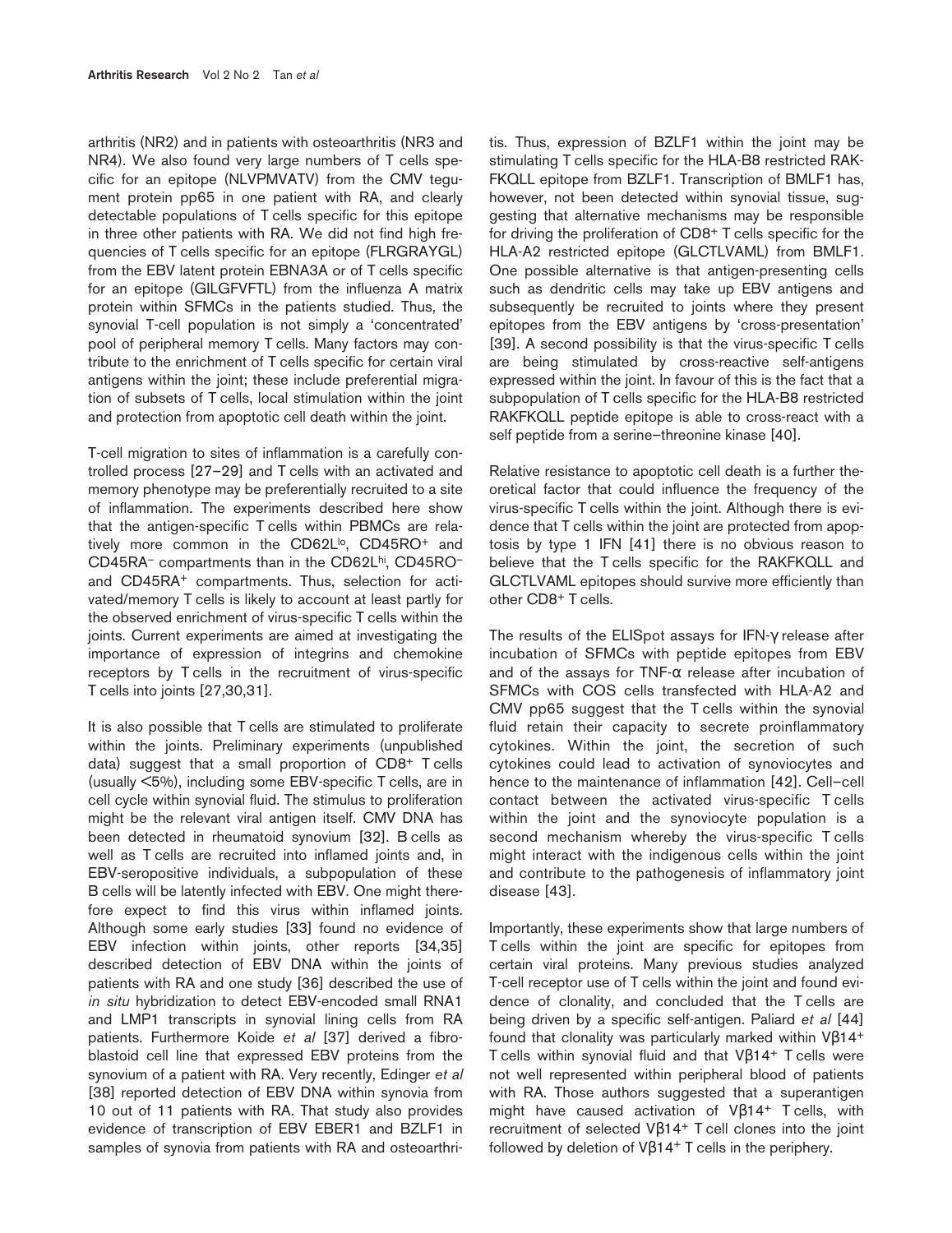It will be interesting to analyze Vβ usage of our HLA–viral peptide tetramer-reactive CD8+ T cells. From the work we have described, it seems likely that at least some of the clonally expanded populations of CD8+ T cells found in synovial fluid are specific for viral antigens. The reasons for the presence of large numbers of synovial T cells specific for certain viral epitopes and not others remain unclear, and the role that these virus-specific 'bystander' T cells may play in the maintenance of inflammation needs further investigation.

#### **References**

- 1. Rickinson AB, Kieff E: **Epstein–Barr virus.** In: *Virology*, 3rd ed. Edited by Fields BN, Knipe DM, Howley PM. Philadelphia: Lippincott-Raven, 1996:2397–2446.
- 2. Massuci MG, Ernberg I: **Epstein–Barr virus: adaptation to a life within the immune system.** *Trends Microbiol* 1994, **2**:125–130.
- 3. Sixbey JW, Nedrud JG, Raab-Traub N, Hanes RA, Pagano JS: **Epstein–Barr virus replication in oropharyngeal epithelial cells.** *N Engl J Med* 1984, **310**:1225–1230.
- 4. Tierney RJ, Steven N, Young LS, Rickinson AB: **Epstein–Barr virus latency in blood mononuclear cells: analysis of viral gene transcription during primary infection and in the carrier state.** *J Virol* 1994, **68**:7374–7385.
- 5. Murray RJ, Kurilla MG, Brooks JM, *et al*: **Identification of target antigens for the human cytotoxic T cell response to Epstein–Barr virus (EBV): implications for the immune control of EBV-positive malignancies.** *J Exp Med* 1992, **176**:157–168.
- 6. Khanna R, Burrows SR, Kurilla MG, *et al*: **Localisation of Epstein– Barr virus cytotoxic T cell epitopes using recombinant vaccinia: implications for vaccine development.** *J Exp Med* 1992, **176**:169– 176.
- 7. Tan LC, Gudgeon N, Annels NE, *et al***: A re-evaluation of the frequency of CD8+ T cells specific for EBV in healthy virus carriers.** *J Immunol* 1999, **162**:1827–1835.
- 8. Bogedain C, Wolf H, Modrow S, Stuber G, Jilg W: **Specific cytotoxic T lymphocytes recognise the immediate-early transactivator Zta of Epstein–Barr virus.** *J Virol* 1995, **69**:4872–4879.
- 9. Steven N, Annels NE, Kumar A, *et al*: **Immediate early and early lytic cycle proteins are frequent targets of the Epstein–Barr virusinduced cytotoxic T cell response.** *J Exp Med* 1997, **185**:1605–1617.
- 10. Callan MFC, Tan L, Annels N, *et al*: **Direct visualisation of antigenspecific CD8+ T cells during the primary immune response to Epstein Barr virus** *in vivo***.** *J Exp Med* 1998, **187**:1395–1402.
- 11. Catalano MA, Carson DA, Slovin SF, Richman DD, Vaughan JH: **Antibodies to Epstein–Barr virus-determined antigens in normal subjects and in patients with seropositive rheumatoid arthritis.** *Proc Natl Acad Sci USA* 1979, **76**:5825–5828.
- 12. Yao QY, Rickinson AB, Gaston JS, Epstein MA: **Disturbance of the Epstein–Barr virus-host balance in rheumatoid arthritis patients: a quantitative study.** *Clin Exp Immunol* 1986, **64**:302–310.
- 13. Baboonian C, Venables PJ, Williams DG, Williams RO, Maini RN: **Cross reaction of antibodies to a glycine/alanine repeat sequence of Epstein–Barr virus nuclear antigen-1 with collagen, cytokeratin, and actin.** *Ann Rheum Dis* 1991, **50**:772–775.
- 14. Scotet E, David-Ameline J, Peyrat M-A, *et al*: **T cell response to Epstein–Barr virus transactivators in chronic rheumatoid arthritis.** *J Exp Med* 1996, **184**:1791–1800.
- 15. David-Ameline J, Lim A, Davodeau F, *et al*: **Selection of T cells reactive against autologous B lymphoblastoid cells during chronic rheumatoid arthritis.** *J Immunol* 1996, **157**:4697–4706.
- 16. Scotet E, Peyrat M-A, Saulquin X, *et al*: **Frequent enrichment for CD8 T cells reactive against common herpes viruses in chronic inflammatory lesions: towards a reassessment of the physiopathological significance of T cell clonal expansions found in autoimmune inflammatory processes.** *Eur J Immunol* 1999, **29**: 973–985.
- 17. Altman JD, Moss PAH, Goulder PR, *et al*: **Phenotypic analysis of antigen-specific T lymphocytes.** *Science* 1996, **274**:94–96.
- 18. Wills MR, Carmichael AJ, Mynard K, *et al*: **The human cytotoxic Tlymphocyte (CTL) response to cytomegalovirus is dominated by structural protein pp65: frequency, specificity, and T-cell receptor usage of pp65-specific CTL.** *J Virol* 1996, **70**:7569–7579.
- 19. Morrison J, Elvin J, Latron F, *et al*: **Identification of the nonamer peptide from influenza A matrix protein and the role of pockets of HLA A2 in its recognition by cytotoxic T lymphocytes.** *Eur J Immunol* 1992, **22**:903–907.
- 20. Bunce M, O'Neil CM, Barnardo MC, *et al*: **Phototyping: comprehensive DNA typing for HLA-A, B, C, DRB1, DRB3, DRB4, DRB5 and DQB1 by PCR with 144 primer mixes utilising sequence-specific primers (PCR-SSP).** *Tissue Antigens* 1995, **46**:355–367.
- 21. Burrows SR, Rodda SJ, Suhrbier A, Geysen HM, Moss DJ: **The specificity of recognition of a cytotoxic T lymphocyte epitope.** *Eur J Immunol* 1992, **22**:191–195.
- 22. Iannone F, Corrigall VM, Kingsley GH, Panayi GS: **Evidence for the continuous recruitment and activation of T cells into the joints of patients with rheumatoid arthritis.** *Eur J Immunol* 1994, **24**:2706– 2713.
- 23. Spertini O, Luscinskas FW, Kansas GS, *et al*: **Leukocyte adhesion molecule (LAM-1, L selectin) interacts with an inducible endothelial cell ligand to support leucocyte adhesion.** *J Immunol* 1991, **147**:2565–2573.
- 24. Akbar AN, Terry L, Timms A, Beverley PC, Janossy G: **Loss of CD45R and gain of UCHL1 reactivity is a feature of primed T cells.** *J Immunol* 1988, **140**:2171–2178.
- 25. D'Angeac AD, Monier S, Pilling D, *et al*: **CD57+ T lymphocytes are derived from CD57– precursors by differentiation occurring in late immune responses.** *Eur J Immunol* 1994, **24**:1503–1511.
- 26. Azuma M, Phillips JH, Lanier LL: **CD28– T lymphocytes. Antigenic and functional properties.** *J Immunol* 1993, **150**:1147–1159.
- 27. Qin S, Rottman JB, Myers P, *et al*: **The chemokine receptors CXCR3 and CCR5 mark subsets of T cells associated with certain inflammatory reactions.** *J Clin Invest* 1998, **101**:746–754.
- 28. Bonecchi R, Bianchi G, Bordignon PP, *et al*: **Differential expression of chemokine receptors and chemotactic responsiveness of type 1 T helper cells (Th1s) and Th2s.** *J Exp Med* 1998, **187**:129–134.
- 29. Issekutz T: **Lymphocyte homing to sites of inflammation.** *Curr Opin Immunol* 1992, **4**:287–293.
- 30. Yokota A, Murata N, Saiki O, *et al*: **High avidity state of leukocyte function-associated antigen-1 on rheumatoid synovial fluid T lymphocytes.** *J Immunol* 1995, **155**:4118–4124.
- 31. Dustin ML, Springer TA: **Lymphocyte function-associated antigen-1 (LFA-1) interaction with intercellular adhesion molecule-1 (ICAM-1) is one of at least three mechanisms for lymphocyte adhesion to cultured endothelial cells.** *J Cell Biol* 1988, **107**:321–331.
- 32. Einsele H, Steidle M, Muller CA, *et al*: **Demonstration of cytomegalovirus (CMV) DNA and anti-CMV response in the synovial membranes and serum of patients with rheumatoid arthritis.** *J Rheumatol* 1992, **19**:677–681.
- 33. Brousset P, Caulier M, Cantagrel A, *et al*: **Absence of Epstein–Barr virus carrying cells in synovial membranes and subcutaneous nodules of patients with rheumatoid arthritis.** *Ann Rheum Dis* 1993, **52**:608–609.
- 34. Zhang L, Nikkari S, Skurnik M, *et al*: **Detection of herpesviruses by polymerase chain reaction in lymphocytes from patients with rheumatoid arthritis.** *Arthritis Rheum* 1993, **36**:1080–1086.
- 35. Mousavi-Jazi M, Bostrom L, Lovmark C, *et al*: **Infrequent detection of cytomegalovirus and Epstein-Barr virus DNA in synovial membrance of patients with rheumatoid arthritis.** *J Rheumatol* 1998, **25**: 623–628.
- 36. Takei M, Mitamura K, Fujiwara S, *et al*: **Detection of Epstein–Barr virus-encoded small RNA 1 and latent membrane protein 1 in synovial lining cells from rheumatoid arthritis patients.** *Int Immunol* 1997, **9**:739–743.
- 37. Koide J, Takada K, Sugiura M, *et al*: **Spontaneous establishment of an Epstein–Barr virus-infected fibroblast line from the synovial tissue of a rheumatoid arthritis patient.** *J Virol* 1997, **71**:2478–2481.
- 38. Edinger JW, Bonneville M, Scotet E, *et al*: **EBV gene expression not altered in rheumatoid synovia despite the presence of EBV antigen-specific T cell clones.** *J Immunol* 1999, **162**:3694–3701.
- 39. Albert M, Sauter B, Bhardwaj N: **Dendritic cells acquire antigen from apoptotic cells and induce class I restricted CTLs.** *Nature* 1998, **392**:86–89.
- 40. Misko IS, Cross SM, Khanna R, *et al*: **Cross reactive recognition of viral, self and bacterial peptide ligands by human class I-restricted cytotoxic T lymphocyte clonotypes: implications for molecular mimicry in autoimmune disease.** *Proc Natl Acad Sci USA* 1999, **96**:2279–2284.
- 41. Pilling D, Akbar AN, Girdlestone J, *et al*: **Interferon-**γ **mediates stromal rescue of T cells from apoptosis**. *Eur J Immmunol* 1999, **29**:1041–1050.